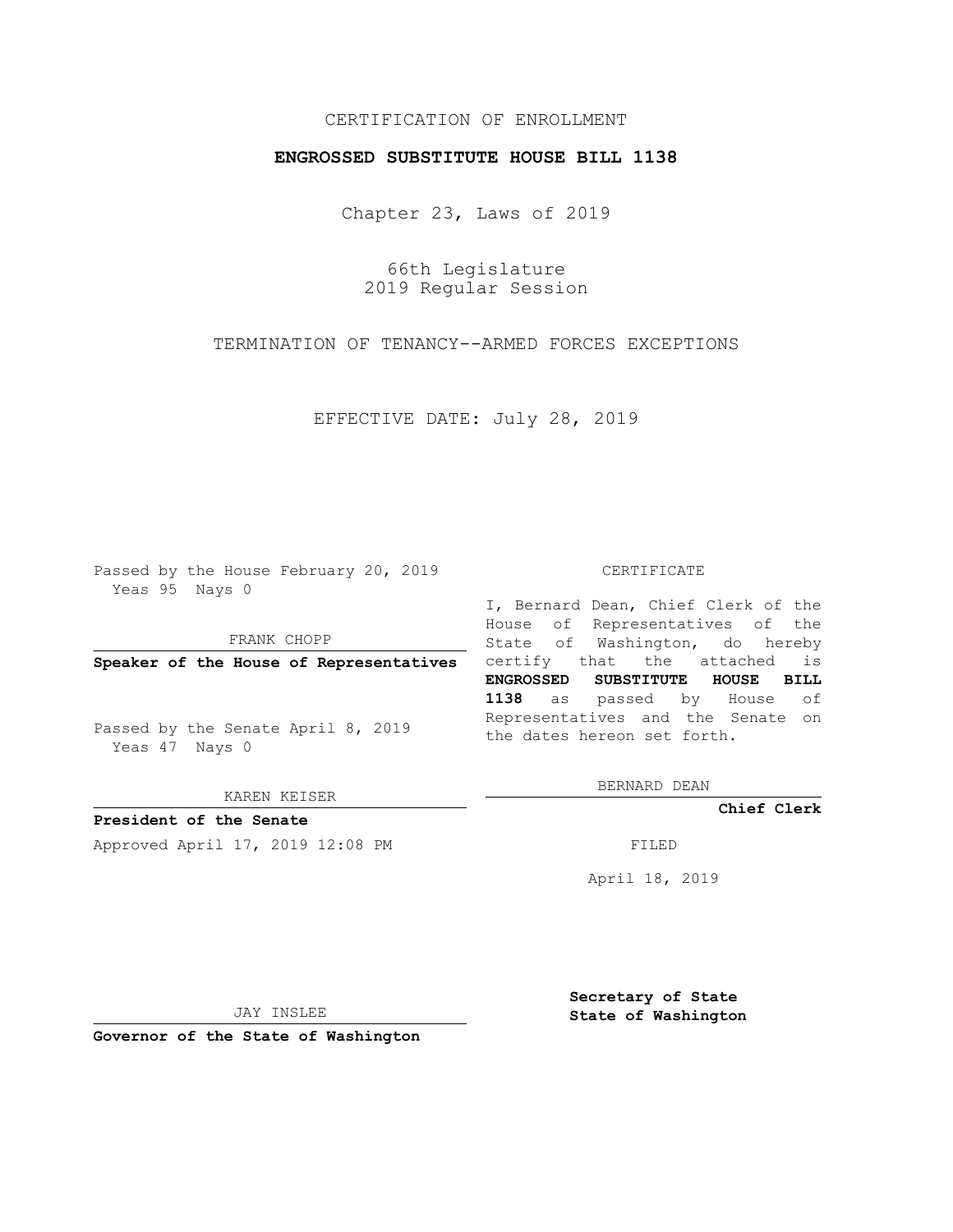### **ENGROSSED SUBSTITUTE HOUSE BILL 1138**

Passed Legislature - 2019 Regular Session

## **State of Washington 66th Legislature 2019 Regular Session**

**By** House Civil Rights & Judiciary (originally sponsored by Representatives Ryu, Barkis, Leavitt, Reeves, Harris, Macri, Klippert, Kilduff, Dolan, Shea, Sells, Appleton, Goodman, Young, Riccelli, and Stanford; by request of Military Department)

READ FIRST TIME 02/05/19.

 AN ACT Relating to the armed forces exceptions for giving notice of termination of tenancy; amending RCW 59.18.200, 59.18.220, 59.20.030, and 59.20.090; and reenacting and amending RCW 59.18.030.

BE IT ENACTED BY THE LEGISLATURE OF THE STATE OF WASHINGTON:

 **Sec. 1.** RCW 59.18.030 and 2016 c 66 s 1 are each reenacted and amended to read as follows:6

7 As used in this chapter:

 (1) "Certificate of inspection" means an unsworn statement, declaration, verification, or certificate made in accordance with the requirements of RCW 9A.72.085 by a qualified inspector that states that the landlord has not failed to fulfill any substantial obligation imposed under RCW 59.18.060 that endangers or impairs the health or safety of a tenant, including (a) structural members that are of insufficient size or strength to carry imposed loads with safety, (b) exposure of the occupants to the weather, (c) plumbing and sanitation defects that directly expose the occupants to the risk of illness or injury, (d) not providing facilities adequate to supply heat and water and hot water as reasonably required by the tenant, (e) providing heating or ventilation systems that are not functional or are hazardous, (f) defective, hazardous, or missing electrical wiring or electrical service, (g) defective or hazardous exits that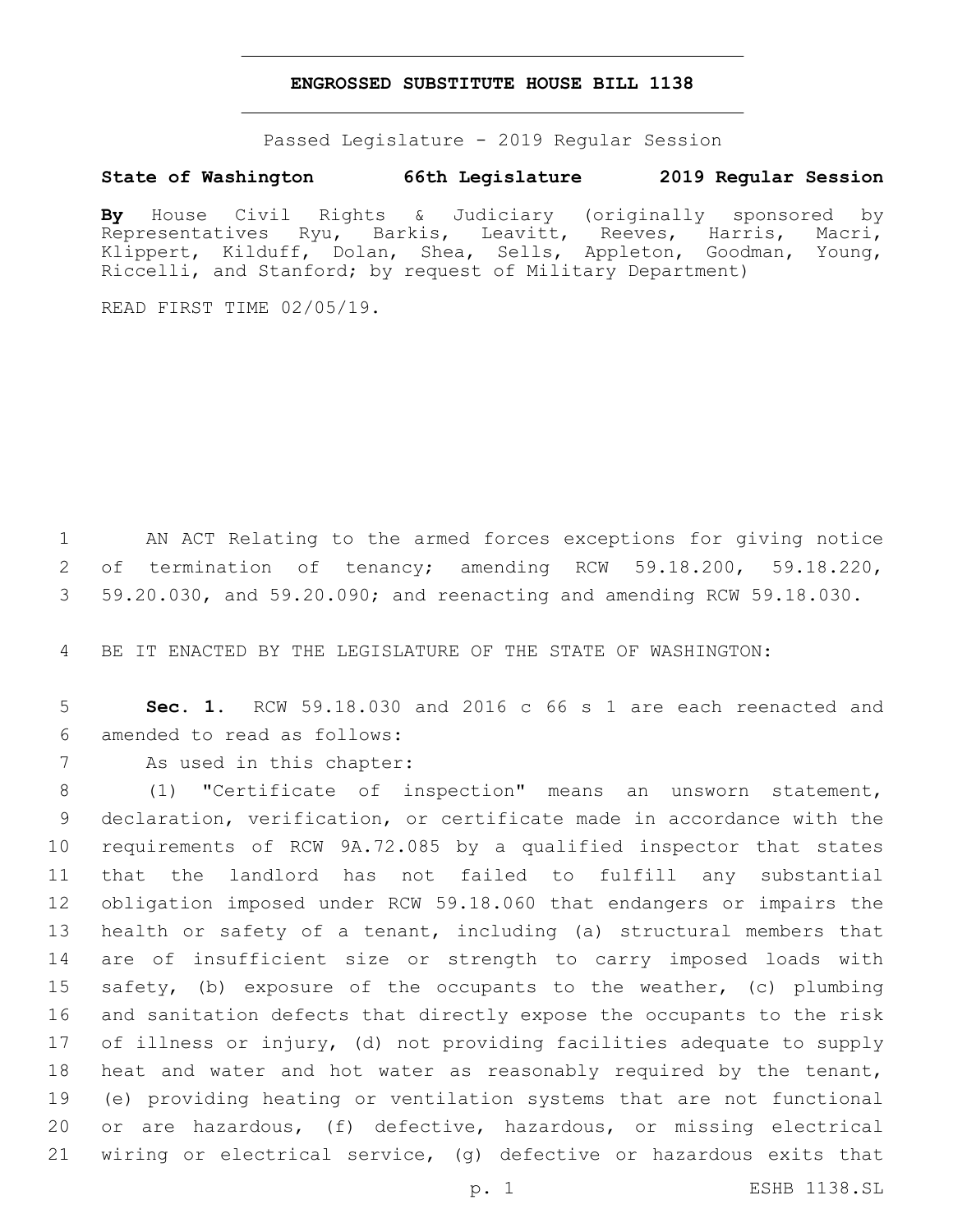increase the risk of injury to occupants, and (h) conditions that 2 increase the risk of fire.

 (2) "Commercially reasonable manner," with respect to a sale of a deceased tenant's personal property, means a sale where every aspect of the sale, including the method, manner, time, place, and other terms, must be commercially reasonable. If commercially reasonable, a landlord may sell the tenant's property by public or private proceedings, by one or more contracts, as a unit or in parcels, and 9 at any time and place and on any terms.

 (3) "Comprehensive reusable tenant screening report" means a tenant screening report prepared by a consumer reporting agency at the direction of and paid for by the prospective tenant and made available directly to a prospective landlord at no charge, which contains all of the following: (a) A consumer credit report prepared 15 by a consumer reporting agency within the past thirty days; (b) the prospective tenant's criminal history; (c) the prospective tenant's eviction history; (d) an employment verification; and (e) the 18 prospective tenant's address and rental history.

 (4) "Criminal history" means a report containing or summarizing (a) the prospective tenant's criminal convictions and pending cases, the final disposition of which antedates the report by no more than seven years, and (b) the results of a sex offender registry and United States department of the treasury's office of foreign assets control search, all based on at least seven years of address history and alias information provided by the prospective tenant or available 26 in the consumer credit report.

 (5) "Designated person" means a person designated by the tenant 28 under RCW 59.18.590.

(6) "Distressed home" has the same meaning as in RCW 61.34.020.

 (7) "Distressed home conveyance" has the same meaning as in RCW 31 61.34.020.

 (8) "Distressed home purchaser" has the same meaning as in RCW 61.34.020.33

 (9) "Dwelling unit" is a structure or that part of a structure which is used as a home, residence, or sleeping place by one person or by two or more persons maintaining a common household, including but not limited to single-family residences and units of multiplexes, 38 apartment buildings, and mobile homes.

 (10) "Eviction history" means a report containing or summarizing the contents of any records of unlawful detainer actions concerning

p. 2 ESHB 1138.SL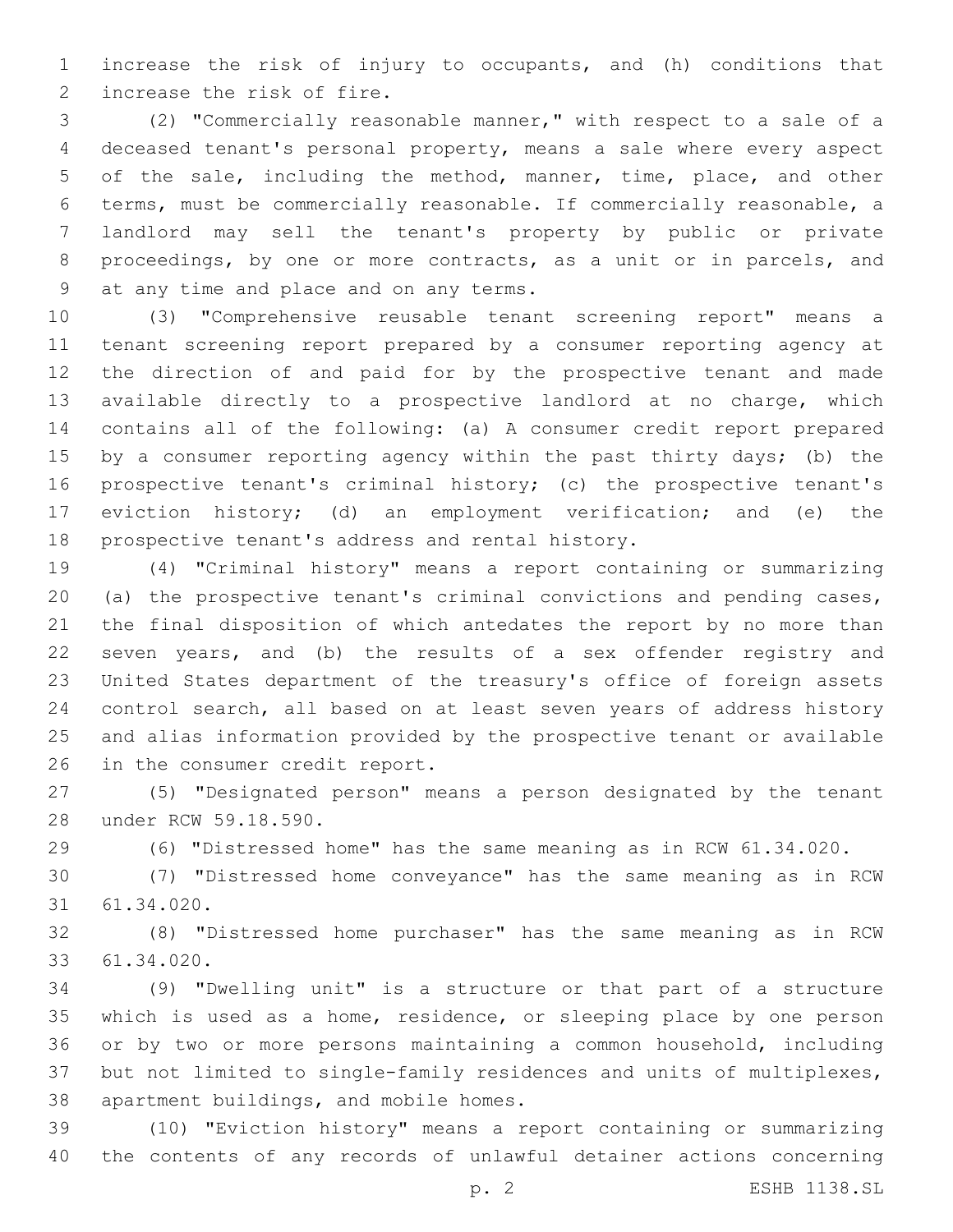the prospective tenant that are reportable in accordance with state law, are lawful for landlords to consider, and are obtained after a search based on at least seven years of address history and alias information provided by the prospective tenant or available in the 5 consumer credit report.

 (11) "Gang" means a group that: (a) Consists of three or more persons; (b) has identifiable leadership or an identifiable name, sign, or symbol; and (c) on an ongoing basis, regularly conspires and 9 acts in concert mainly for criminal purposes.

 (12) "Gang-related activity" means any activity that occurs 11 within the gang or advances a gang purpose.

(13) "In danger of foreclosure" means any of the following:

 (a) The homeowner has defaulted on the mortgage and, under the terms of the mortgage, the mortgagee has the right to accelerate full payment of the mortgage and repossess, sell, or cause to be sold the 16 property;

 (b) The homeowner is at least thirty days delinquent on any loan 18 that is secured by the property; or

 (c) The homeowner has a good faith belief that he or she is likely to default on the mortgage within the upcoming four months due to a lack of funds, and the homeowner has reported this belief to:

22 (i) The mortgagee;

 (ii) A person licensed or required to be licensed under chapter 24 19.134 RCW;

 (iii) A person licensed or required to be licensed under chapter 26 19.146 RCW;

 (iv) A person licensed or required to be licensed under chapter 28 18.85 RCW;

(v) An attorney-at-law;29

 (vi) A mortgage counselor or other credit counselor licensed or certified by any federal, state, or local agency; or

(vii) Any other party to a distressed property conveyance.

 (14) "Landlord" means the owner, lessor, or sublessor of the dwelling unit or the property of which it is a part, and in addition means any person designated as representative of the owner, lessor, or sublessor including, but not limited to, an agent, a resident 37 manager, or a designated property manager.

 (15) "Mortgage" is used in the general sense and includes all instruments, including deeds of trust, that are used to secure an 40 obligation by an interest in real property.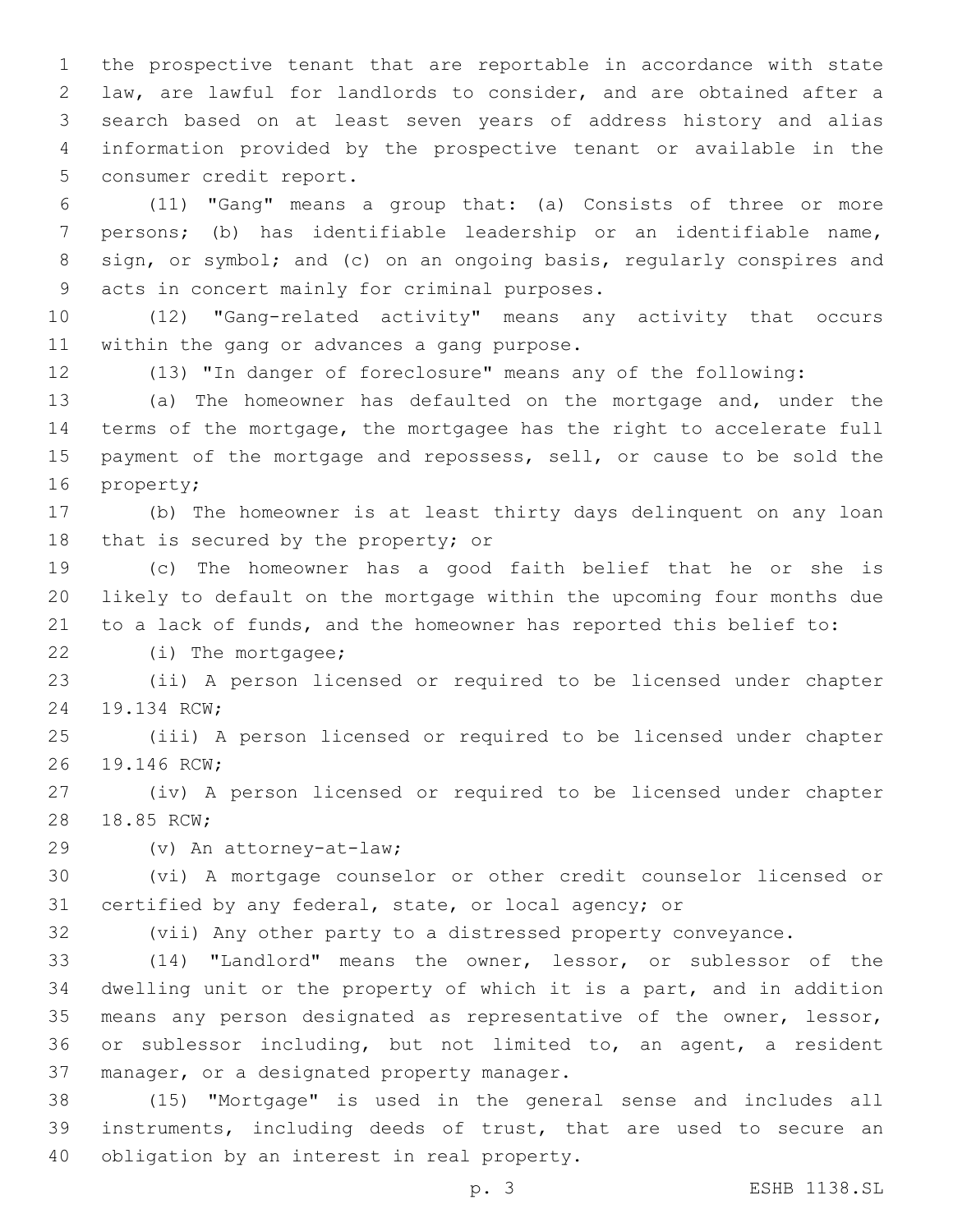(16) "Owner" means one or more persons, jointly or severally, in 2 whom is vested:

(a) All or any part of the legal title to property; or

 (b) All or part of the beneficial ownership, and a right to 5 present use and enjoyment of the property.

 (17) "Person" means an individual, group of individuals, corporation, government, or governmental agency, business trust, estate, trust, partnership, or association, two or more persons having a joint or common interest, or any other legal or commercial 10 entity.

 (18) "Premises" means a dwelling unit, appurtenances thereto, grounds, and facilities held out for the use of tenants generally and any other area or facility which is held out for use by the tenant.

 (19) "Property" or "rental property" means all dwelling units on a contiguous quantity of land managed by the same landlord as a 16 single, rental complex.

 (20) "Prospective landlord" means a landlord or a person who advertises, solicits, offers, or otherwise holds a dwelling unit out 19 as available for rent.

 (21) "Prospective tenant" means a tenant or a person who has applied for residential housing that is governed under this chapter.

 (22) "Qualified inspector" means a United States department of housing and urban development certified inspector; a Washington state licensed home inspector; an American society of home inspectors 25 certified inspector; a private inspector certified by the national association of housing and redevelopment officials, the American association of code enforcement, or other comparable professional association as approved by the local municipality; a municipal code enforcement officer; a Washington licensed structural engineer; or a 30 Washington licensed architect.

 (23) "Reasonable attorneys' fees," where authorized in this chapter, means an amount to be determined including the following factors: The time and labor required, the novelty and difficulty of the questions involved, the skill requisite to perform the legal service properly, the fee customarily charged in the locality for similar legal services, the amount involved and the results obtained, and the experience, reputation and ability of the lawyer or lawyers 38 performing the services.

 (24) "Reasonable manner," with respect to disposing of a deceased tenant's personal property, means to dispose of the property by

p. 4 ESHB 1138.SL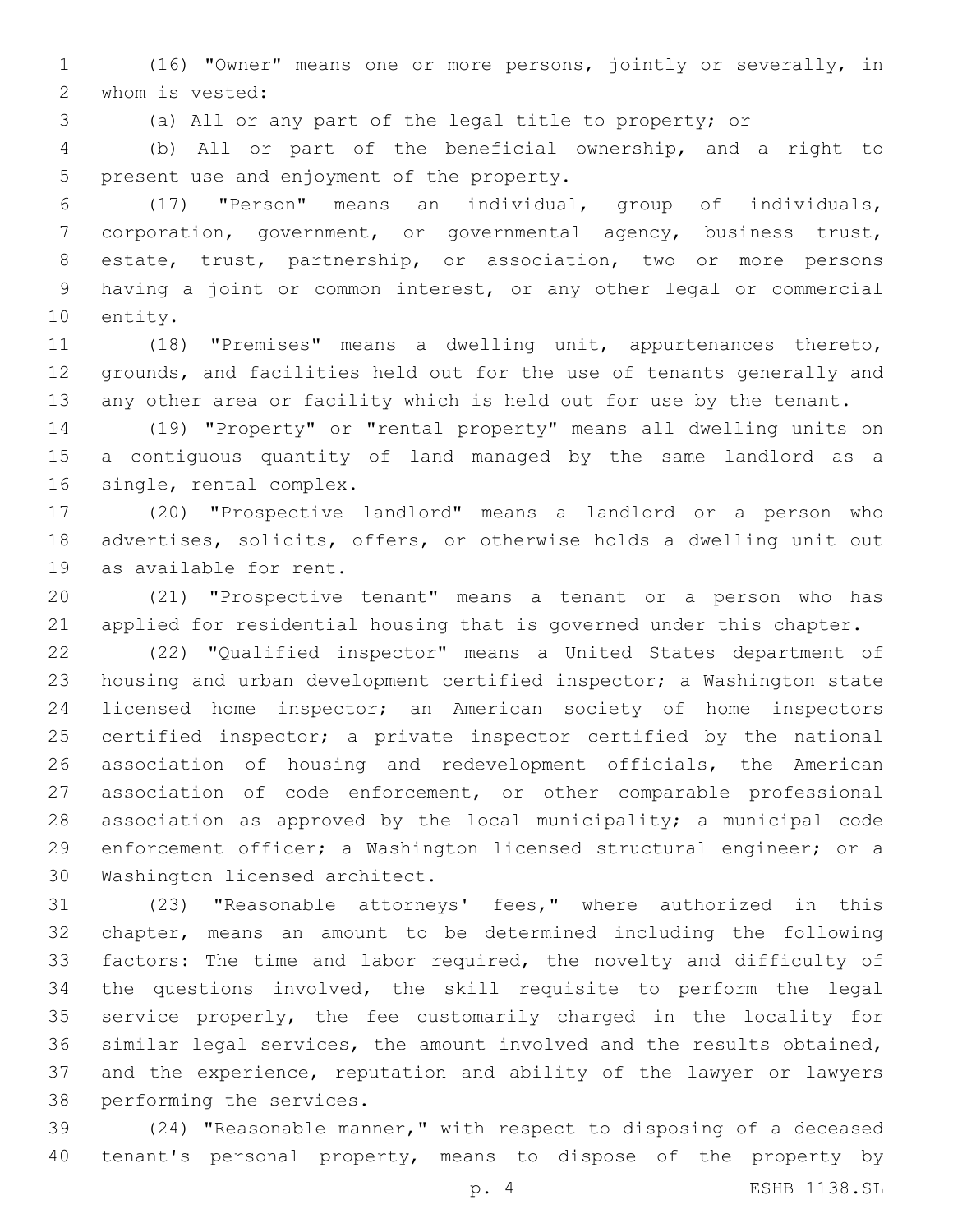donation to a not-for-profit charitable organization, by removal of the property by a trash hauler or recycler, or by any other method 3 that is reasonable under the circumstances.

 (25) "Rental agreement" means all agreements which establish or modify the terms, conditions, rules, regulations, or any other provisions concerning the use and occupancy of a dwelling unit.

 (26) A "single-family residence" is a structure maintained and used as a single dwelling unit. Notwithstanding that a dwelling unit shares one or more walls with another dwelling unit, it shall be deemed a single-family residence if it has direct access to a street and shares neither heating facilities nor hot water equipment, nor any other essential facility or service, with any other dwelling 13 unit.

 (27) A "tenant" is any person who is entitled to occupy a dwelling unit primarily for living or dwelling purposes under a 16 rental agreement.

17 (28) "Tenant representative" means:

 (a) A personal representative of a deceased tenant's estate if 19 known to the landlord;

 (b) If the landlord has no knowledge that a personal representative has been appointed for the deceased tenant's estate, a person claiming to be a successor of the deceased tenant who has provided the landlord with proof of death and an affidavit made by 24 the person that meets the requirements of RCW 11.62.010(2);

 (c) In the absence of a personal representative under (a) of this subsection or a person claiming to be a successor under (b) of this 27 subsection, a designated person; or

 (d) In the absence of a personal representative under (a) of this subsection, a person claiming to be a successor under (b) of this subsection, or a designated person under (c) of this subsection, any person who provides the landlord with reasonable evidence that he or she is a successor of the deceased tenant as defined in RCW 11.62.005. The landlord has no obligation to identify all of the 34 deceased tenant's successors.

 (29) "Tenant screening" means using a consumer report or other information about a prospective tenant in deciding whether to make or accept an offer for residential rental property to or from a 38 prospective tenant.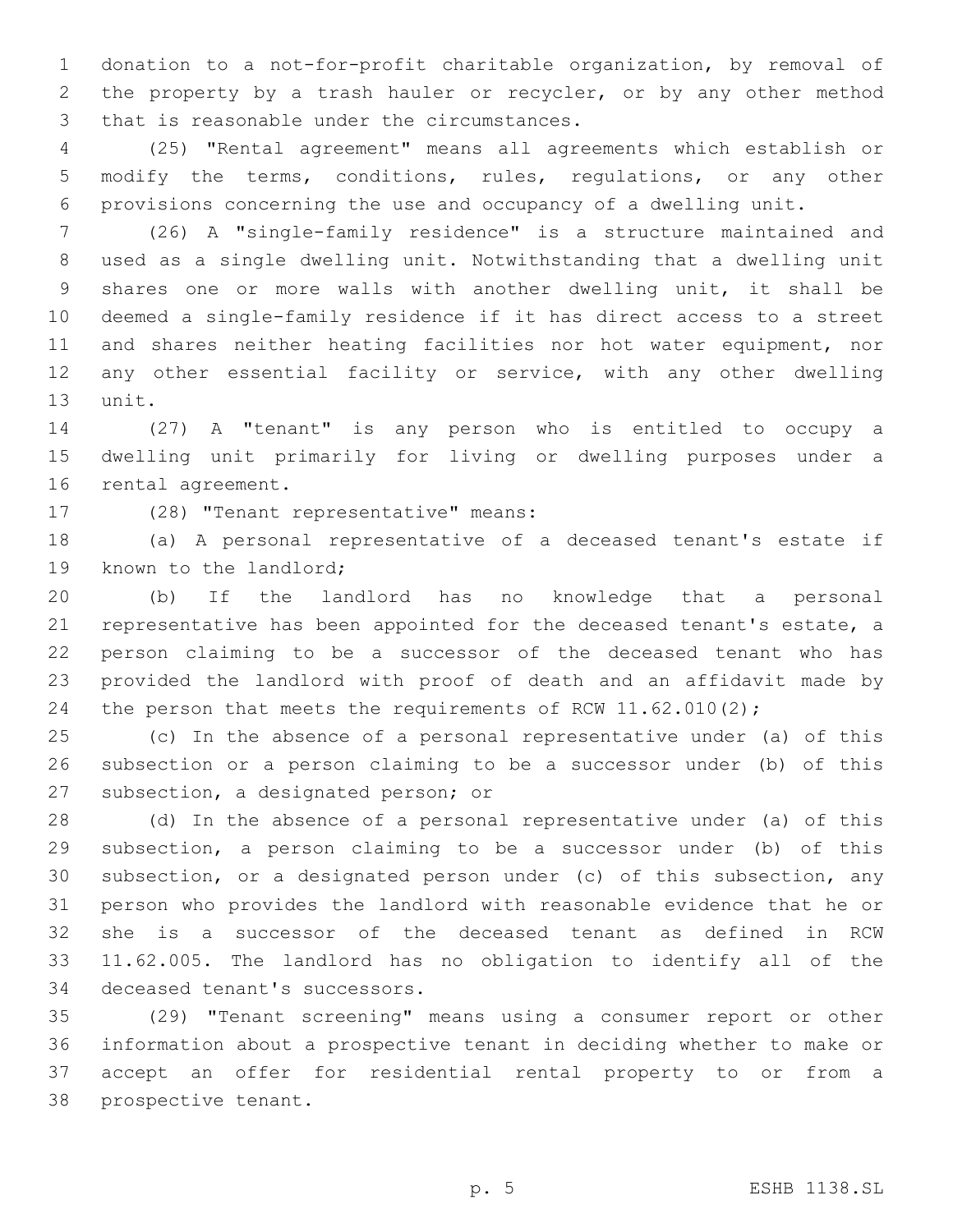(30) "Tenant screening report" means a consumer report as defined in RCW 19.182.010 and any other information collected by a tenant 3 screening service.

 (31) "Active duty" means service authorized by the president of 5 the United States, the secretary of defense, or the governor for a period of more than thirty consecutive days.

 (32) "Orders" means written official military orders, or any written notification, certification, or verification from the service member's commanding officer, with respect to the service member's 10 current or future military status.

11 (33) "Permanent change of station" means: (a) Transfer to a unit located at another port or duty station; (b) change in a unit's home 13 port or permanent duty station; (c) call to active duty for a period 14 not less than ninety days; (d) separation; or (e) retirement.

15 (34) "Service member" means an active member of the United States 16 armed forces, a member of a military reserve component, or a member 17 of the national quard who is either stationed in or a resident of Washington state.

 **Sec. 2.** RCW 59.18.200 and 2008 c 113 s 4 are each amended to 20 read as follows:

 (1)(a) When premises are rented for an indefinite time, with monthly or other periodic rent reserved, such tenancy shall be construed to be a tenancy from month to month, or from period to period on which rent is payable, and shall be terminated by written notice of twenty days or more, preceding the end of any of the months or periods of tenancy, given by either party to the other.

 (b) Any tenant who is a member of the armed forces, including the national guard and armed forces reserves, or that tenant's spouse or dependent, may terminate a rental agreement with less than twenty 30 days' written notice if the tenant receives ((reassignment)) permanent change of station or deployment orders that do not allow a 32 twenty-day written notice.

 (2)(a) Whenever a landlord plans to change to a policy of excluding children, the landlord shall give a written notice to a tenant at least ninety days before termination of the tenancy to effectuate such change in policy. Such ninety-day notice shall be in lieu of the notice required by subsection (1) of this section. However, if after giving the ninety-day notice the change in policy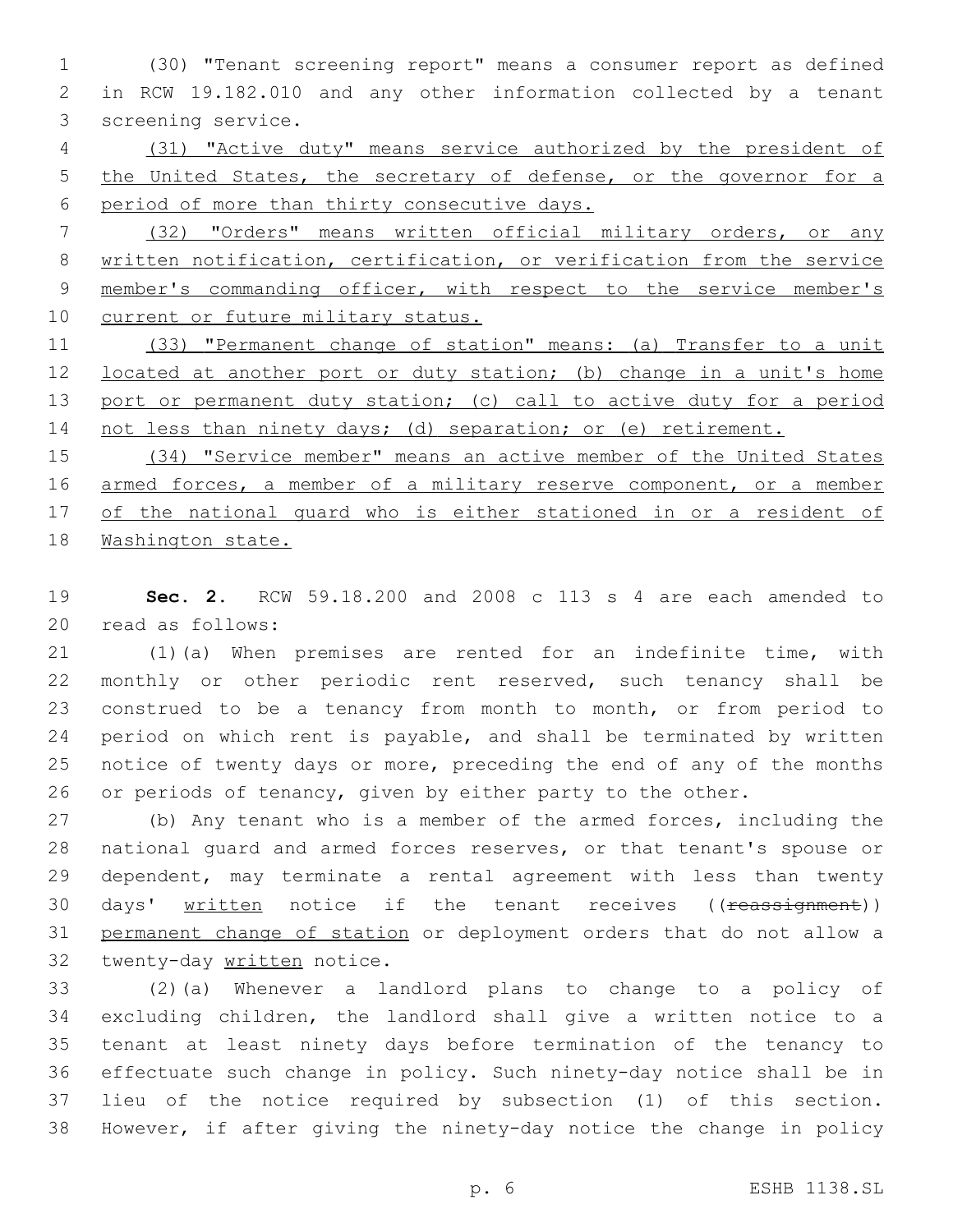is delayed, the notice requirements of subsection (1) of this section 2 shall apply unless waived by the tenant.

 (b) Whenever a landlord plans to change any apartment or apartments to a condominium form of ownership, the landlord shall provide a written notice to a tenant at least one hundred twenty days before termination of the tenancy, in compliance with RCW 64.34.440(1), to effectuate such change. The one hundred twenty-day notice is in lieu of the notice required in subsection (1) of this section. However, if after providing the one hundred twenty-day notice the change to a condominium form of ownership is delayed, the notice requirements in subsection (1) of this section apply unless 12 waived by the tenant.

 **Sec. 3.** RCW 59.18.220 and 2003 c 7 s 2 are each amended to read as follows:14

 (1) In all cases where premises are rented for a specified time, by express or implied contract, the tenancy shall be deemed 17 terminated at the end of such specified time.

 (2) Any tenant who is a member of the armed forces, including the national guard and armed forces reserves, or that tenant's spouse or dependent, may terminate a tenancy for a specified time if the tenant 21 receives ((reassignment)) permanent change of station or deployment 22 orders. ((The tenant shall provide notice of the reassignment or deployment order to the landlord no later than seven days after 24 receipt)) Before terminating the tenancy, the tenant, or that tenant's spouse or dependent, shall provide written notice of twenty days or more to the landlord, which notice shall include a copy of 27 the official military orders or a signed letter from the service member's commanding officer confirming any of the following criteria 29 are met:

 (a) The service member is required, pursuant to a permanent change of station orders, to move thirty-five miles or more from the 32 location of the rental premises;

 (b) The service member is prematurely or involuntarily discharged 34 or released from active duty;

 (c) The service member is released from active duty after having leased the rental premises while on active duty status and the rental premises is thirty-five miles or more from the service member's home 38 of record prior to entering active duty;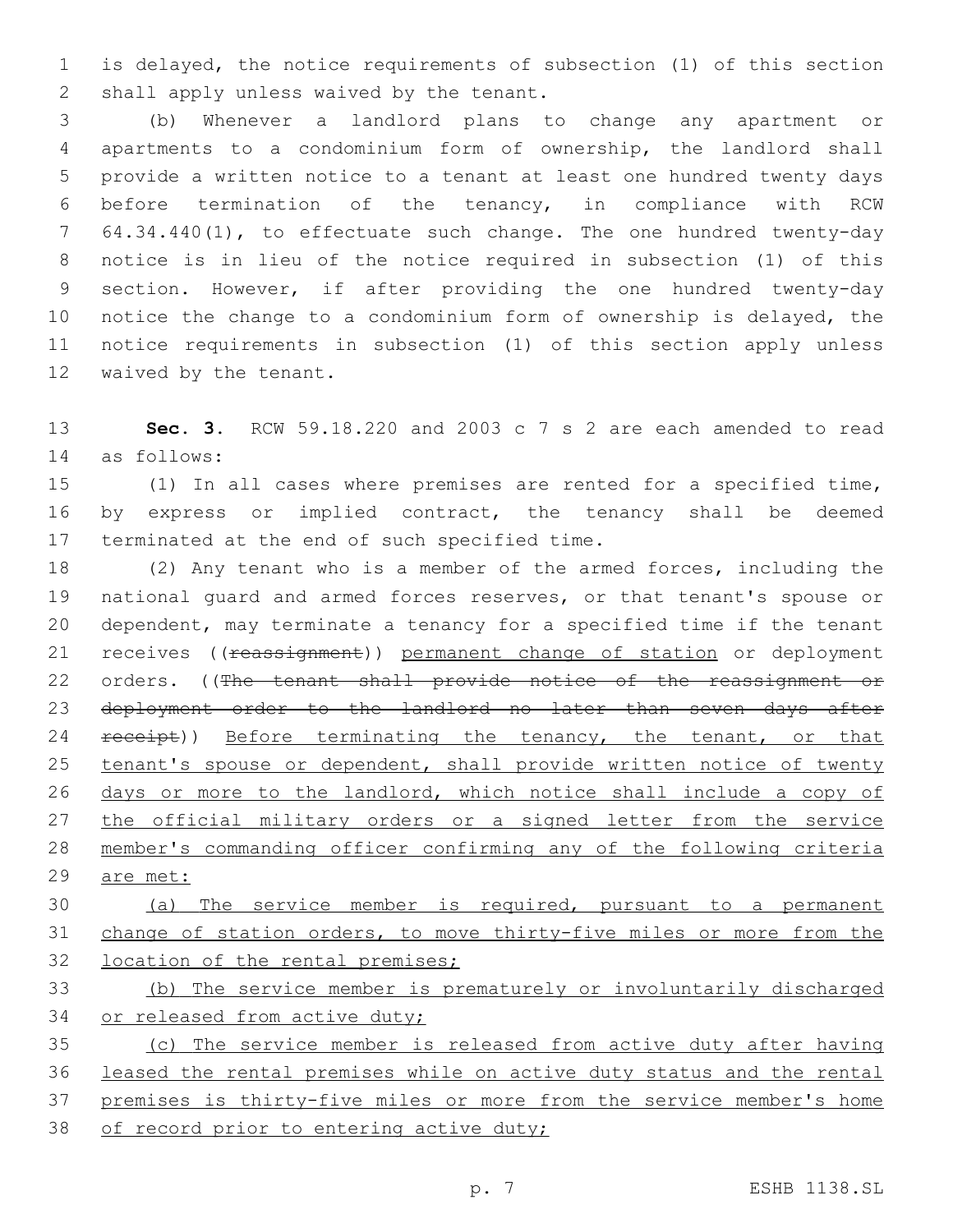(d) After entering into a rental agreement, the commanding 2 officer directs the service member to move into government provided housing; (e) The service member receives temporary duty orders, temporary change of station orders, or active duty orders to an area thirty-

five miles or more from the location of the rental premises, provided

such orders are for a period not less than ninety days; or

 (f) The service member has leased the property, but prior to taking possession of the rental premises, receives change of station orders to an area that is thirty-five miles or more from the location 11 of the rental premises.

 **Sec. 4.** RCW 59.20.030 and 2008 c 116 s 2 are each amended to 13 read as follows:

14 For purposes of this chapter:

 (1) "Abandoned" as it relates to a mobile home, manufactured home, or park model owned by a tenant in a mobile home park, mobile home park cooperative, or mobile home park subdivision or tenancy in a mobile home lot means the tenant has defaulted in rent and by absence and by words or actions reasonably indicates the intention 20 not to continue tenancy;

 (2) "Eligible organization" includes local governments, local housing authorities, nonprofit community or neighborhood-based organizations, federally recognized Indian tribes in the state of Washington, and regional or statewide nonprofit housing assistance 25 organizations;

 (3) "Housing authority" or "authority" means any of the public 27 body corporate and politic created in RCW 35.82.030;

 (4) "Landlord" means the owner of a mobile home park and includes 29 the agents of a landlord;

 (5) "Local government" means a town government, city government, code city government, or county government in the state of 32 Washington;

 (6) "Manufactured home" means a single-family dwelling built according to the United States department of housing and urban development manufactured home construction and safety standards act, which is a national preemptive building code. A manufactured home also: (a) Includes plumbing, heating, air conditioning, and electrical systems; (b) is built on a permanent chassis; and (c) can be transported in one or more sections with each section at least

p. 8 ESHB 1138.SL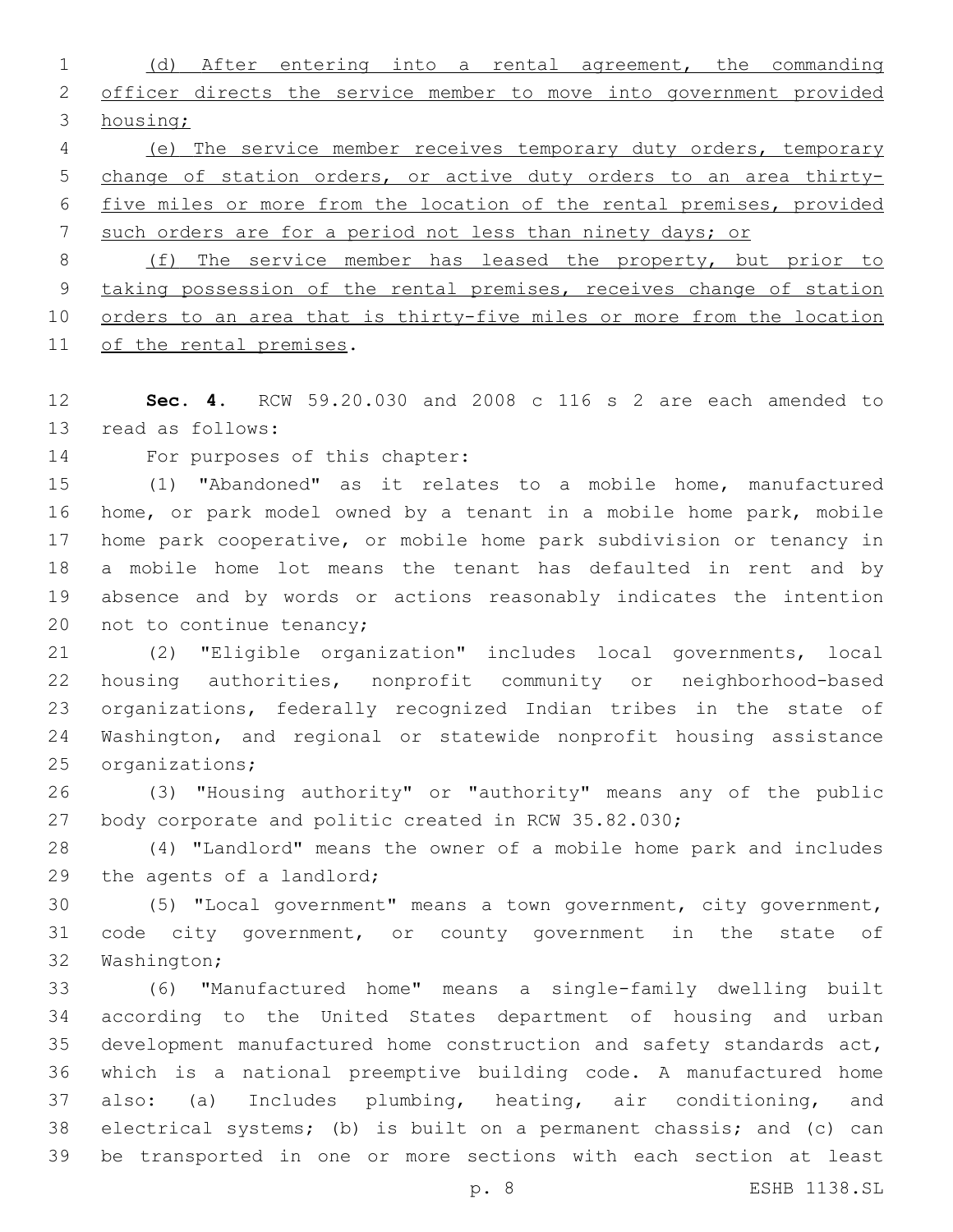eight feet wide and forty feet long when transported, or when 2 installed on the site is three hundred twenty square feet or greater;

 (7) "Manufactured/mobile home" means either a manufactured home 4 or a mobile home;

 (8) "Mobile home" means a factory-built dwelling built prior to June 15, 1976, to standards other than the United States department of housing and urban development code, and acceptable under applicable state codes in effect at the time of construction or introduction of the home into the state. Mobile homes have not been built since the introduction of the United States department of housing and urban development manufactured home construction and 12 safety act;

 (9) "Mobile home lot" means a portion of a mobile home park or manufactured housing community designated as the location of one mobile home, manufactured home, or park model and its accessory buildings, and intended for the exclusive use as a primary residence 17 by the occupants of that mobile home, manufactured home, or park 18 model;

 (10) "Mobile home park," "manufactured housing community," or "manufactured/mobile home community" means any real property which is rented or held out for rent to others for the placement of two or more mobile homes, manufactured homes, or park models for the primary purpose of production of income, except where such real property is rented or held out for rent for seasonal recreational purpose only 25 and is not intended for year-round occupancy;

 (11) "Mobile home park cooperative" or "manufactured housing cooperative" means real property consisting of common areas and two 28 or more lots held out for placement of mobile homes, manufactured homes, or park models in which both the individual lots and the common areas are owned by an association of shareholders which leases or otherwise extends the right to occupy individual lots to its own 32 members;

 (12) "Mobile home park subdivision" or "manufactured housing subdivision" means real property, whether it is called a subdivision, condominium, or planned unit development, consisting of common areas and two or more lots held for placement of mobile homes, manufactured homes, or park models in which there is private ownership of the individual lots and common, undivided ownership of the common areas 39 by owners of the individual lots;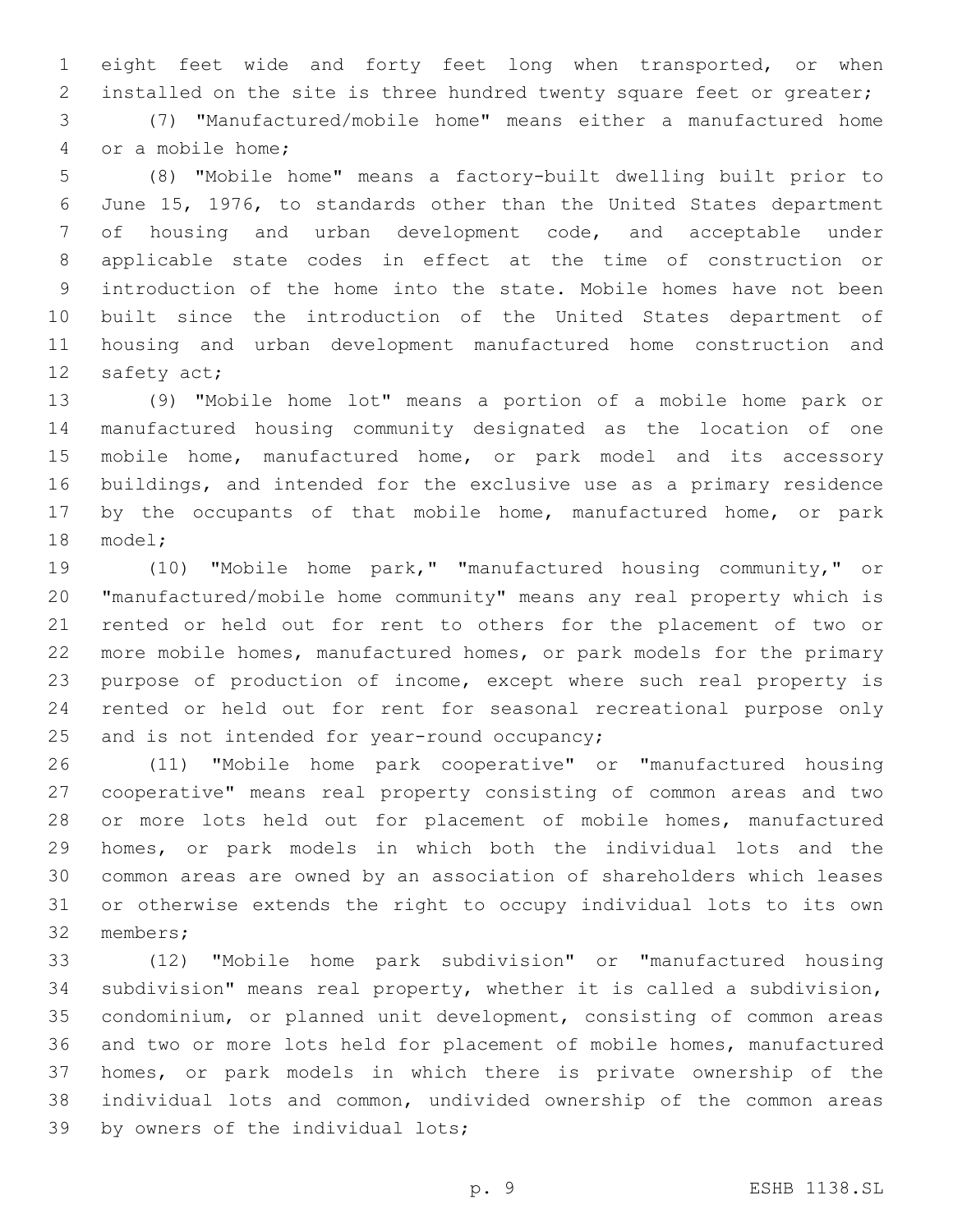(13) "Notice of sale" means a notice required under RCW 59.20.300 to be delivered to all tenants of a manufactured/mobile home community and other specified parties within fourteen days after the date on which any advertisement, multiple listing, or public notice advertises that a manufactured/mobile home community is for sale;

 (14) "Park model" means a recreational vehicle intended for permanent or semi-permanent installation and is used as a primary 8 residence;

 (15) "Qualified sale of manufactured/mobile home community" means the sale, as defined in RCW 82.45.010, of land and improvements comprising a manufactured/mobile home community that is transferred in a single purchase to a qualified tenant organization or to an eligible organization for the purpose of preserving the property as a 14 manufactured/mobile home community;

 (16) "Qualified tenant organization" means a formal organization of tenants within a manufactured/mobile home community, with the only requirement for membership consisting of being a tenant;

 (17) "Recreational vehicle" means a travel trailer, motor home, truck camper, or camping trailer that is primarily designed and used as temporary living quarters, is either self-propelled or mounted on or drawn by another vehicle, is transient, is not occupied as a primary residence, and is not immobilized or permanently affixed to a 23 mobile home lot;

 (18) "Tenant" means any person, except a transient, who rents a 25 mobile home lot;

 (19) "Transient" means a person who rents a mobile home lot for a period of less than one month for purposes other than as a primary 28 residence;

 (20) "Occupant" means any person, including a live-in care provider, other than a tenant, who occupies a mobile home, 31 manufactured home, or park model and mobile home lot;

 (21) "Active duty" means service authorized by the president of 33 the United States, the secretary of defense, or the governor for a period of more than thirty consecutive days.

 (22) "Orders" means written official military orders, or any written notification, certification, or verification from the service member's commanding officer, with respect to the service member's 38 current or future military status;

 (23) "Permanent change of station" means: (a) Transfer to a unit 40 located at another port or duty station; (b) change of a unit's home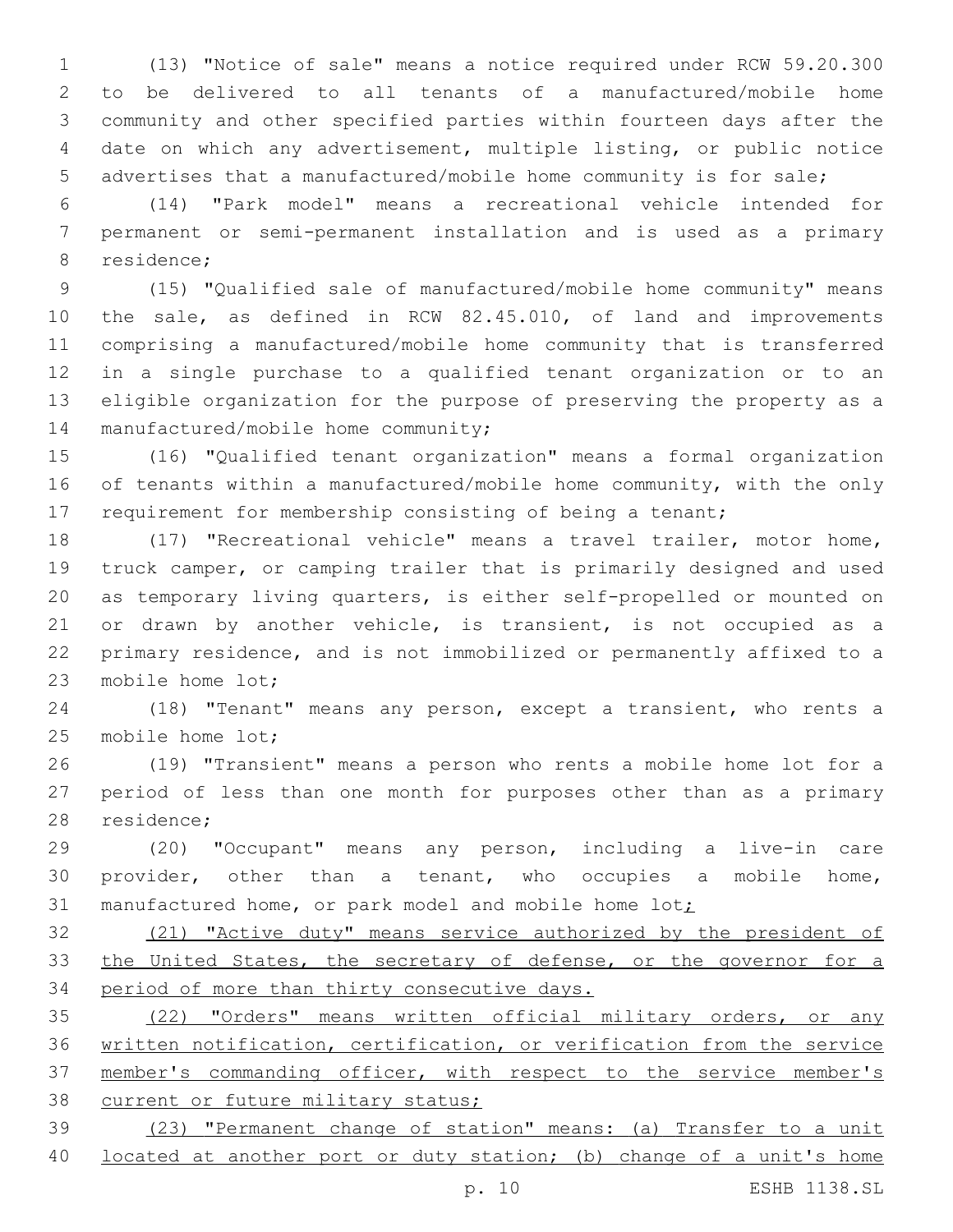port or permanent duty station; (c) call to active duty for a period 2 not less than ninety days; (d) separation; or (e) retirement.

 (24) "Service member" means an active member of the United States armed forces, a member of a military reserve component, or a member of the national guard who is either stationed in or a resident of 6 Washington state.

 **Sec. 5.** RCW 59.20.090 and 2010 c 8 s 19034 are each amended to 8 read as follows:

 (1) Unless otherwise agreed rental agreements shall be for a term of one year. Any rental agreement of whatever duration shall be automatically renewed for the term of the original rental agreement, 12 unless a different specified term is agreed upon.

 (2) A landlord seeking to increase the rent upon expiration of the term of a rental agreement of any duration shall notify the tenant in writing three months prior to the effective date of any 16 increase in rent.

 (3) A tenant shall notify the landlord in writing one month prior to the expiration of a rental agreement of an intention not to renew.

 (4)(a) The tenant may terminate the rental agreement upon thirty days written notice whenever a change in the location of the tenant's employment requires a change in his or her residence, and shall not be liable for rental following such termination unless after due diligence and reasonable effort the landlord is not able to rent the mobile home lot at a fair rental. If the landlord is not able to rent the lot, the tenant shall remain liable for the rental specified in the rental agreement until the lot is rented or the original term 27 ends.

 (b) Any tenant who is a member of the armed forces, including the national guard and armed forces reserves, or that tenant's spouse or dependent, may terminate a rental agreement with less than thirty 31 days notice if the tenant receives ((reassignment)) permanent change 32 of station or deployment orders which do not allow greater notice. 33 The ((tenant)) service member shall provide ((notice of the 34 reassignment or deployment order to)) the landlord ((no later than seven days after receipt)) a copy of the official military orders or a signed letter from the service member's commanding officer confirming any of the following criteria are met: